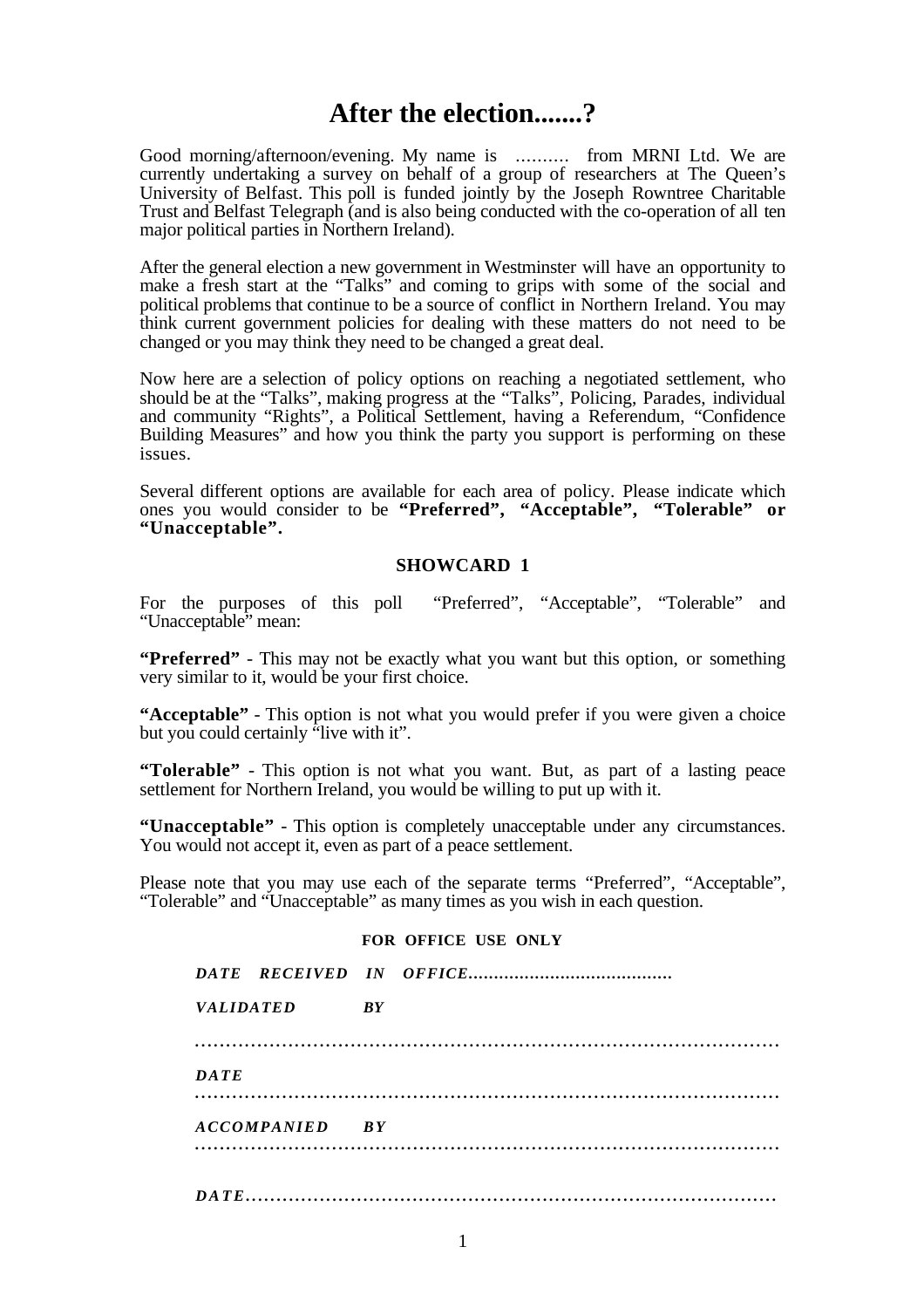## **1. Reaching a negotiated settlement**

(a) Do you support the principle of a negotiated settlement for the political future of Northern Ireland.

| í es |  |
|------|--|
| 0    |  |

(b) Do you think the current "Talks" will lead to a settlement.

| Yes               |  |
|-------------------|--|
| $\mathbf{O}$<br>L |  |

### **2. The "Talks" - Who should be there**

Here are some options for the different conditions under which political parties with an electoral mandate and perceived association with paramilitary organisations could be allowed into the "Talks". Please indicate which of the following options you consider to be "Preferred", "Acceptable", "Tolerable" or "Unacceptable".

|                                                                                                                                                                                                                                                                                                                                                                                            | Preferred | Acceptable | Tolerable | Unacceptable |
|--------------------------------------------------------------------------------------------------------------------------------------------------------------------------------------------------------------------------------------------------------------------------------------------------------------------------------------------------------------------------------------------|-----------|------------|-----------|--------------|
| Immediate all party "Talks" - All parties,<br>including those associated with<br>paramilitary<br>organisations, should be allowed into the "Talks" now<br>without any preconditions.                                                                                                                                                                                                       | 38        | 12         | 14        | 36           |
| All party "Talks" after a ceasefire - All parties,<br>including those associated with paramilitary<br>organisations, should be allowed into the "Talks" as<br>soon as a ceasefire is called and the "Mitchell" principles<br>are agreed to.                                                                                                                                                | 35        | 36         | 18        | 11           |
| All party "Talks" after a ceasefire and other<br><b>preconditions</b> - All parties, including those associated<br>with paramilitary organisations, should be allowed into<br>the "Talks" when a ceasefire is called, the "Mitchell"<br>principles are agreed to and a number of other<br>preconditions, such as a period of "Probation" and a<br>start on decommissioning, are satisfied. | 22        | 37         | 20        | 21           |
| No to parties with paramilitary connections -<br>The "Talks" should continue but political parties who<br>have any association with paramilitary organisations<br>should not be allowed to remain in the "Talks".                                                                                                                                                                          | 13        | 18         | 18        | 51           |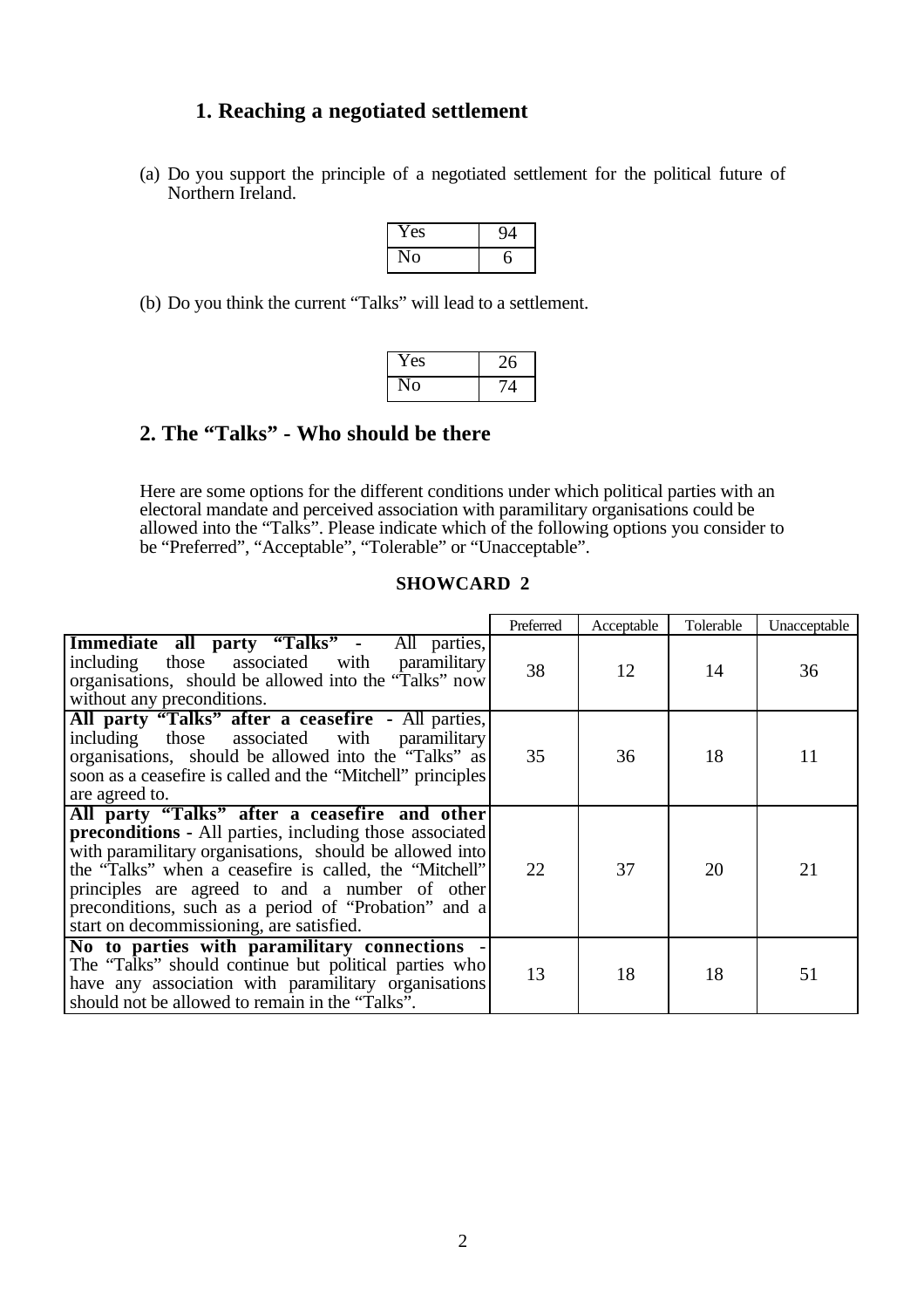# **3. The "Talks" - Making progress**

Here are some options for making political progress at the "Talks" and making progress with decommissioning. Please indicate which of the following options you consider to be "Preferred", "Acceptable", "Tolerable" or "Unacceptable".

#### **SHOWCARD 3**

|                                                                                                                                                                                                                                                                | Preferred | Acceptable | Tolerable | Unacceptable |
|----------------------------------------------------------------------------------------------------------------------------------------------------------------------------------------------------------------------------------------------------------------|-----------|------------|-----------|--------------|
| Fixed timetable for the "Talks" followed by<br><b>decommissioning</b> - Political progress in the "Talks"<br>should take place on a fixed timetable.<br>Decommissioning can take place when a settlement is<br>reached.                                        | 34        | 21         | 19        | 26           |
| Fixed timetable for the "Talks" and<br><b>decommissioning</b> - Political progress in the "Talks"<br>and decommissioning should take place in parallel in<br>accordance with a fixed timetable that leads to a<br>settlement.                                  | 21        | 36         | 27        | 16           |
| Flexible timetable for both the "Talks" and<br><b>decommissioning</b> - Political progress in the "Talks"<br>and decommissioning should take place in parallel but<br>no time limits should be set on reaching a political<br>settlement.                      | 18        | 35         | 30        | 17           |
| Fixed timetable for decommissioning followed<br>by the "Talks" - Decommissioning should take place<br>on a fixed timetable that is unrelated to political progress<br>in the "Talks". The "Talks" should take as long as is<br>required to reach a settlement. | 34        | 23         | 19        | 23           |

# **4. Who should deal with decommissioning**

Here are two options for dealing with any major problems that may arise over decommissioning at the "Talks". Please indicate which of the following options you consider to be "Preferred", "Acceptable", "Tolerable" or "Unacceptable".

|                                                                                                                                                                                                                                                                                                    | Preferred | Acceptable | Tolerable | Unacceptable |
|----------------------------------------------------------------------------------------------------------------------------------------------------------------------------------------------------------------------------------------------------------------------------------------------------|-----------|------------|-----------|--------------|
| Stop the "Talks" until the decommissioning<br><b>problem is solved</b> - If any major problem arises over<br>decommissioning the "Talks" should stop until that<br>problem is resolved.                                                                                                            | 31        | 15         | 12        | 42           |
| Do not stop the "Talks", let a subcommittee<br>deal with decommissioning problems - If any<br>major problem arises over decommissioning that<br>problem should be delegated to a subcommittee of the<br>"Talks" so that the principle delegates can continue to<br>move ahead with other business. | 69        | 10         | 10        |              |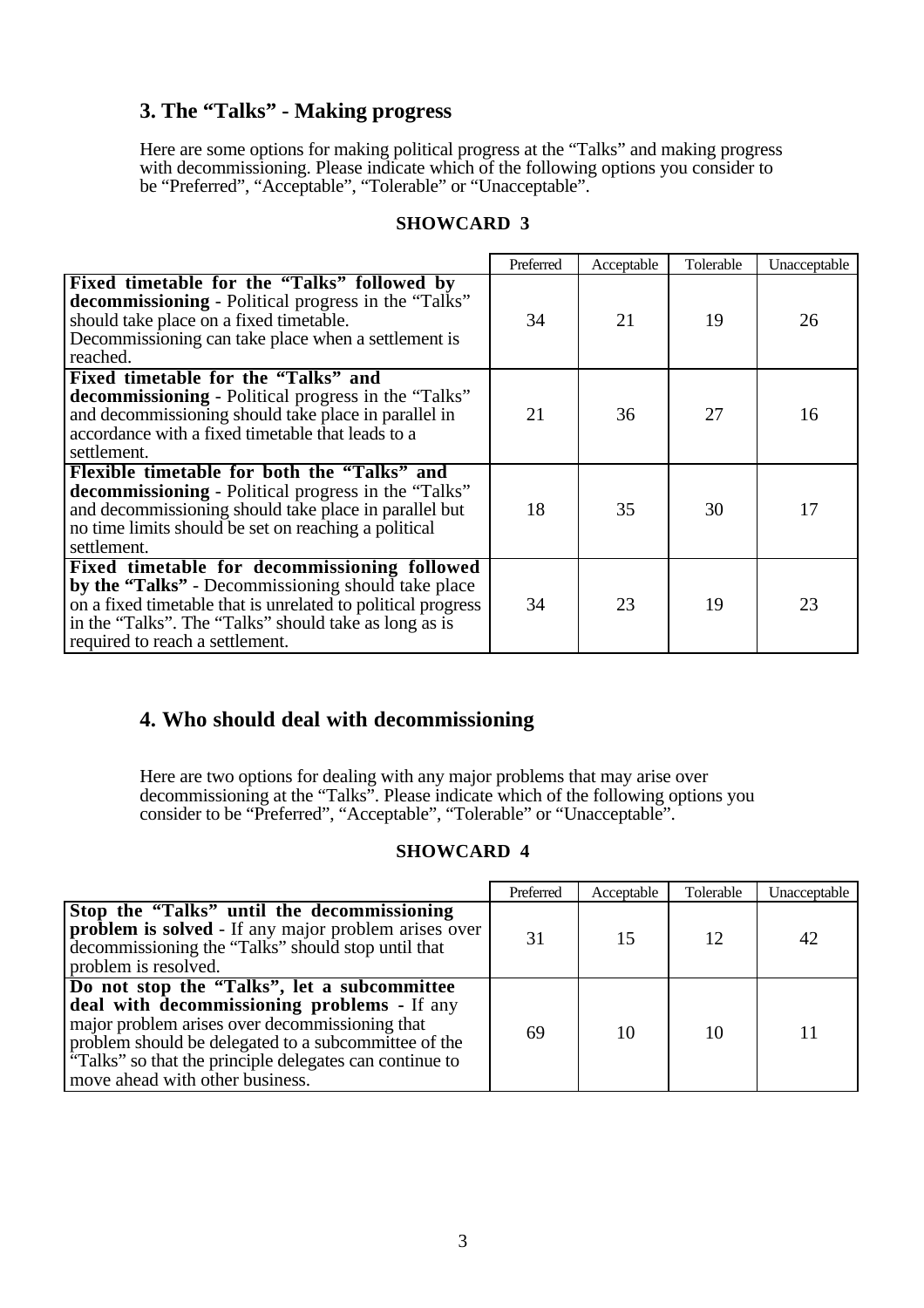# **Policing Northern Ireland**

Here are some options for the future of the police services in Northern Ireland. Please indicate which of the following options you consider to be "Preferred", "Acceptable", "Tolerable" or "Unacceptable".

|                                                          | Preferred | Acceptable | Tolerable | Unacceptable |
|----------------------------------------------------------|-----------|------------|-----------|--------------|
| No need for reform of the policing services in           |           |            |           |              |
| Northern Ireland - No reforms of the RUC, Police         |           |            |           |              |
| Authority and Police Complaints Commission are           |           |            |           |              |
| required.                                                |           |            |           |              |
| Establish a completely independent agency to             |           |            |           |              |
| investigate complaints against the RUC - The             |           |            |           |              |
| recent "Hayes" report recommends replacing the Police    |           |            |           |              |
| Complaints Commission with an independent                |           |            |           |              |
| "Ombudsman". This proposal to establish a completely     |           |            |           |              |
| independent agency to investigate complaints against the |           |            |           |              |
| RUC should be implemented without delay.                 |           |            |           |              |
| <b>Reform the police service - A completely</b>          |           |            |           |              |
| independent agency should be established to investigate  |           |            |           |              |
| complaints against the police and the RUC should be      |           |            |           |              |
| reformed to make it acceptable to both communities in    |           |            |           |              |
| Northern Ireland.                                        |           |            |           |              |
| <b>Replace the police service - The RUC should be</b>    |           |            |           |              |
| disbanded and replaced with a new police service         |           |            |           |              |
| acceptable to both communities.                          |           |            |           |              |

# **5. Marching and Parades**

Here are some options for dealing with the "North Report" which recommends establishing an independent body to oversee both the mediation and legal control of contentious parades. Please indicate which of the following options you consider to be "Preferred", "Acceptable", "Tolerable" or "Unacceptable".

|                                                                                                                                                                                                                                                                                                               | Preferred | Acceptable | Tolerable | Unacceptable |
|---------------------------------------------------------------------------------------------------------------------------------------------------------------------------------------------------------------------------------------------------------------------------------------------------------------|-----------|------------|-----------|--------------|
| <b>Completely reject the "North Report"</b> - The<br>"North" report should be rejected in full. Decisions on<br>contentious parades should continue to be made by the<br>police.                                                                                                                              | 18        | 9          | 15        | 58           |
| Modify "North Report" to give stronger right<br>to parade - All parades "customarily held along a<br>particular route" should be allowed to take place.                                                                                                                                                       | 22        | 22         | 20        | 36           |
| Modify "North Report" to ensure that all<br>parades and public demonstrations are treated<br>equally before the law - The Legal control of all<br>marches, parades and public demonstrations should be<br>the same for everyone and disputes should be settled as<br>a matter of law by tribunals and courts. | 38        | 29         | 24        | 9            |
| Accept the "North Report" in full without<br>delay - The "North" report should be accepted in full<br>by everyone in Northern Ireland and introduced into law<br>without delay.                                                                                                                               | 16        | 24         | 23        | 37           |
| Modify "North Report" to place stronger<br>restrictions on parades - Residents should have a<br>legal right to decide which parades can go through their<br>area.                                                                                                                                             | 17        | 23         | 18        | 42           |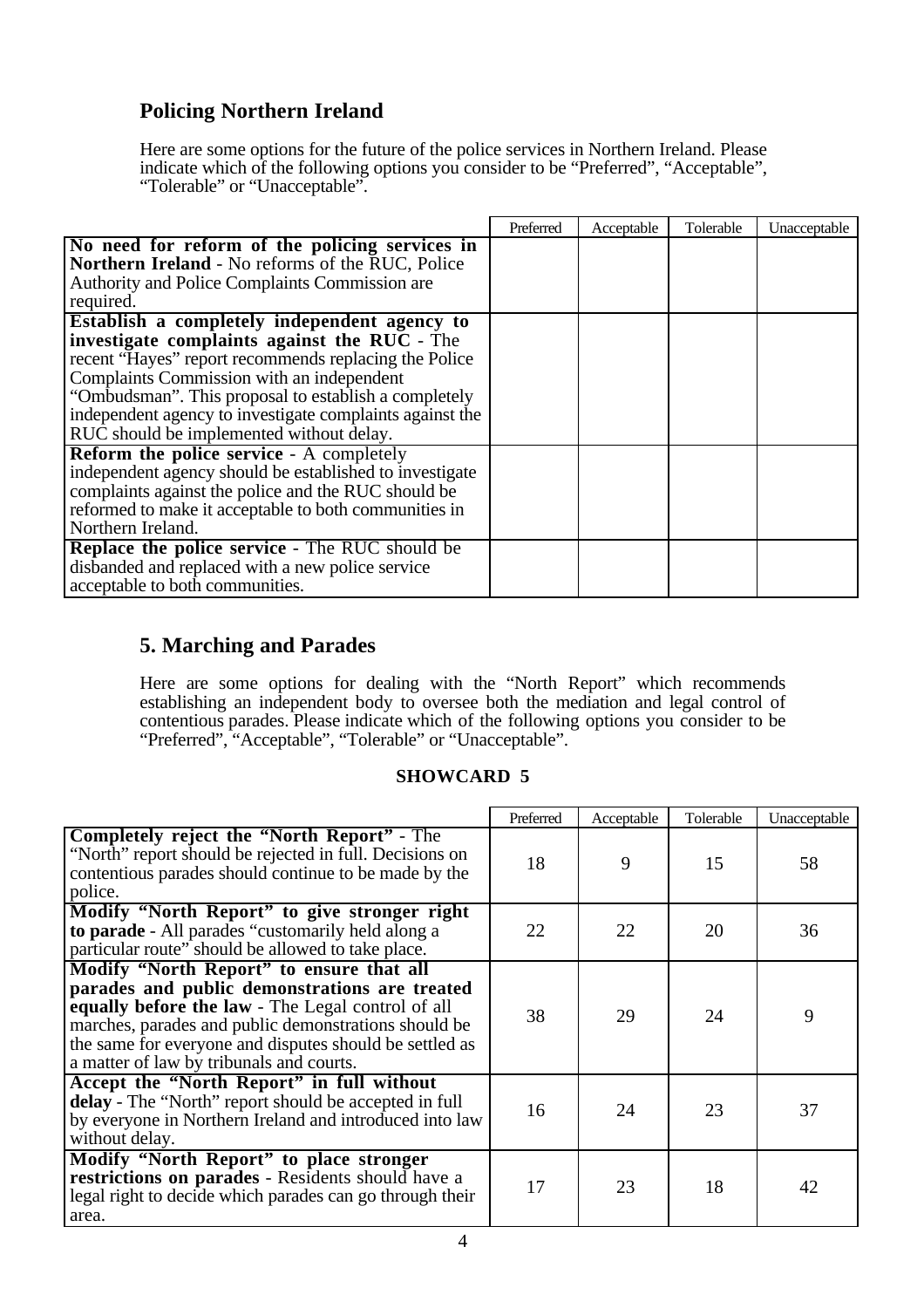# **6. Individual and Community Rights in Northern Ireland**

Some negotiated settlements, for example South Africa, have included a "Bill of Rights" to deal with many of their political, social and cultural problems by giving special protection to the individuals and different communities that make up their society. In Northern Ireland these laws could include, for example, parades and language rights, education and questions of "Parity of Esteem".

Here are some options for the management of individual and community rights in Northern Ireland. Please indicate which of the following options you consider to be "Preferred", "Acceptable", "Tolerable" or "Unacceptable".

#### **SHOWCARD 6**

|                                                                                                                                                                                      | Preferred | Acceptable | Tolerable | Unacceptable |
|--------------------------------------------------------------------------------------------------------------------------------------------------------------------------------------|-----------|------------|-----------|--------------|
| A government "Bill of Rights" for Northern<br><b>Ireland</b> - The government should provide a "Bill of<br>Rights" for Northern Ireland whatever happens at the<br>"Talks".          | 33        | 36         | 19        | 12           |
| A "Bill of Rights" for Northern Ireland<br>negotiated at the "Talks" - The parties at the<br>"Talks" should negotiate a "Bill of Rights" for Northern<br>Ireland.                    | 25        | 43         | 22        | 10           |
| A "Bill of Rights" for the United Kingdom - A<br>single Bill of Rights for the whole of the United<br>Kingdom with no special provision for Northern<br>Ireland.                     | 25        | 36         | 21        | 18           |
| A "Bill of Rights" for the island of Ireland - A<br>single Bill of Rights for the island of Ireland with<br>special protection for both the Unionist and Nationalist<br>communities. | 23        | 20         | 22        | 35           |

# **7. A Political Settlement**

A political settlement for Northern Ireland will require coming to terms with a number of political issues:

**7A.** With regard to the status of Northern Ireland please indicate which of the following options you consider to be "Preferred", "Acceptable", "Tolerable" or "Unacceptable"?

#### **SHOWCARD 7A**

|                                                                                                                                                                                                 | Preferred | Acceptable | Tolerable | Unacceptable |
|-------------------------------------------------------------------------------------------------------------------------------------------------------------------------------------------------|-----------|------------|-----------|--------------|
| <b>Separate Northern Irish State - The complete</b><br>separation of Northern Ireland from both the United<br>Kingdom and the Republic of Ireland and the<br>establishment of a separate state. | 13        | 18         | 18        | 51           |
| <b>Part of the United Kingdom</b> - No change in the<br>sovereignty of Northern Ireland as part of the United<br>Kingdom.                                                                       | 61        | 14         | 14        | 11           |
| A New All Ireland State - A united single state<br>comprised of the whole of Ireland.                                                                                                           | 18        | 13         | 13        | 56           |
| Joint Authority - Joint authority between the British<br>and Irish governments.                                                                                                                 | 12        | 23         |           | 44           |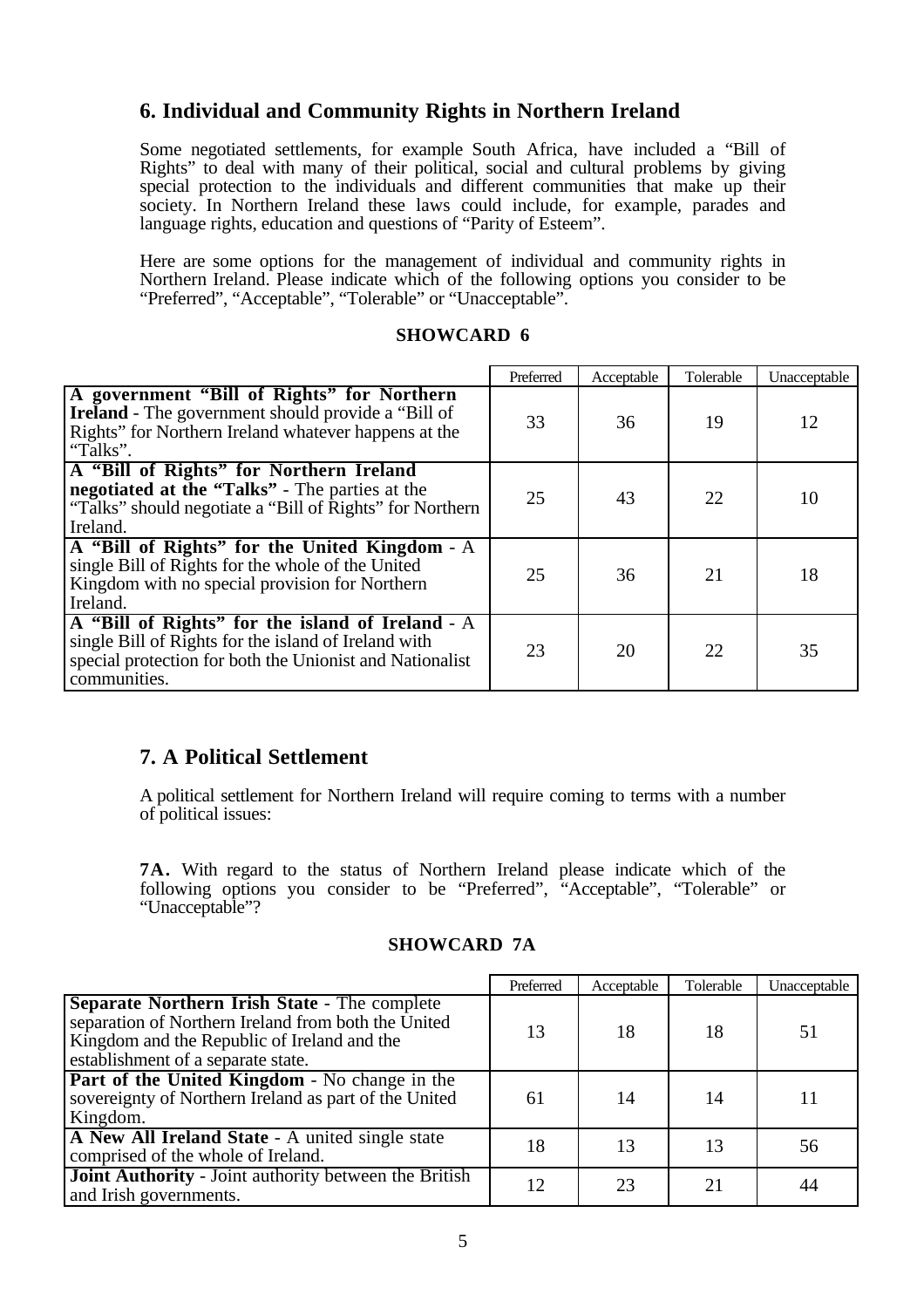**7B.** With regard to relationships between Northern Ireland, the United Kingdom and the Republic of Ireland, please indicate which of the following options you consider to be "Preferred", "Acceptable", "Tolerable" or "Unacceptable"?

#### **SHOWCARD 7B**

|                                                                                                                                                                                                                                                                  | Preferred | Acceptable | Tolerable | Unacceptable |
|------------------------------------------------------------------------------------------------------------------------------------------------------------------------------------------------------------------------------------------------------------------|-----------|------------|-----------|--------------|
| No special relationships - No special arrangements<br>need to be established for the government of Northern<br>Ireland beyond those presently agreed to in international<br>law as part of the international community and as<br>partners in the European Union. | 42        | 11         | 16        | 31           |
| Anglo-Irish Agreement - Government in<br>consultation with the Irish government under the terms<br>of the Anglo-Irish Agreement.                                                                                                                                 | 18        | 22         | 23        | 37           |
| North-South institutions - The establishment of a<br>number of joint institutions between Northern Ireland<br>and the Republic of Ireland to deal with matters of<br>mutual interest.                                                                            | 29        | 26         | 22        | 24           |
| <b>East-West institutions</b> - The establishment of a<br>number of joint institutions between the United<br>Kingdom and the Republic of Ireland to deal with<br>matters of mutual interest.                                                                     | 11        | 32         | 34        | 23           |

**7C.** With regards to regional government within Northern Ireland please indicate which of the following options you consider to be "Preferred", "Acceptable", "Tolerable" or "Unacceptable"?

#### **SHOWCARD 7C**

|                                                                                                                                                                           | Preferred | Acceptable | Tolerable | Unacceptable |
|---------------------------------------------------------------------------------------------------------------------------------------------------------------------------|-----------|------------|-----------|--------------|
| <b>Devolved Majority Rule - Government by an</b><br>elected Northern Ireland Assembly that operates on a<br>basis of simple majority rule.                                | 30        | 16         | 22        | 32           |
| <b>Devolved Responsibility Sharing - Elective</b><br>government that operates on a basis of sharing<br>responsibilities and powers.                                       | 38        | 22         | 22        | 18           |
| No Special Regional Government (UK) -<br>Integration into the <b>British</b> state and no separate<br>Northern Ireland laws.                                              | 20        | 22         | 26        | 32           |
| No Special Regional Government (Ireland) -<br>Integration into the <b>Irish</b> state and no separate Northern<br>Ireland laws.                                           | 13        | 19         | 23        | 45           |
| Separate institutions for the two main<br>communities - Creation of separate structures for the<br>government of each of the two main communities in<br>Northern Ireland. | 10        | 15         | 20        | 55           |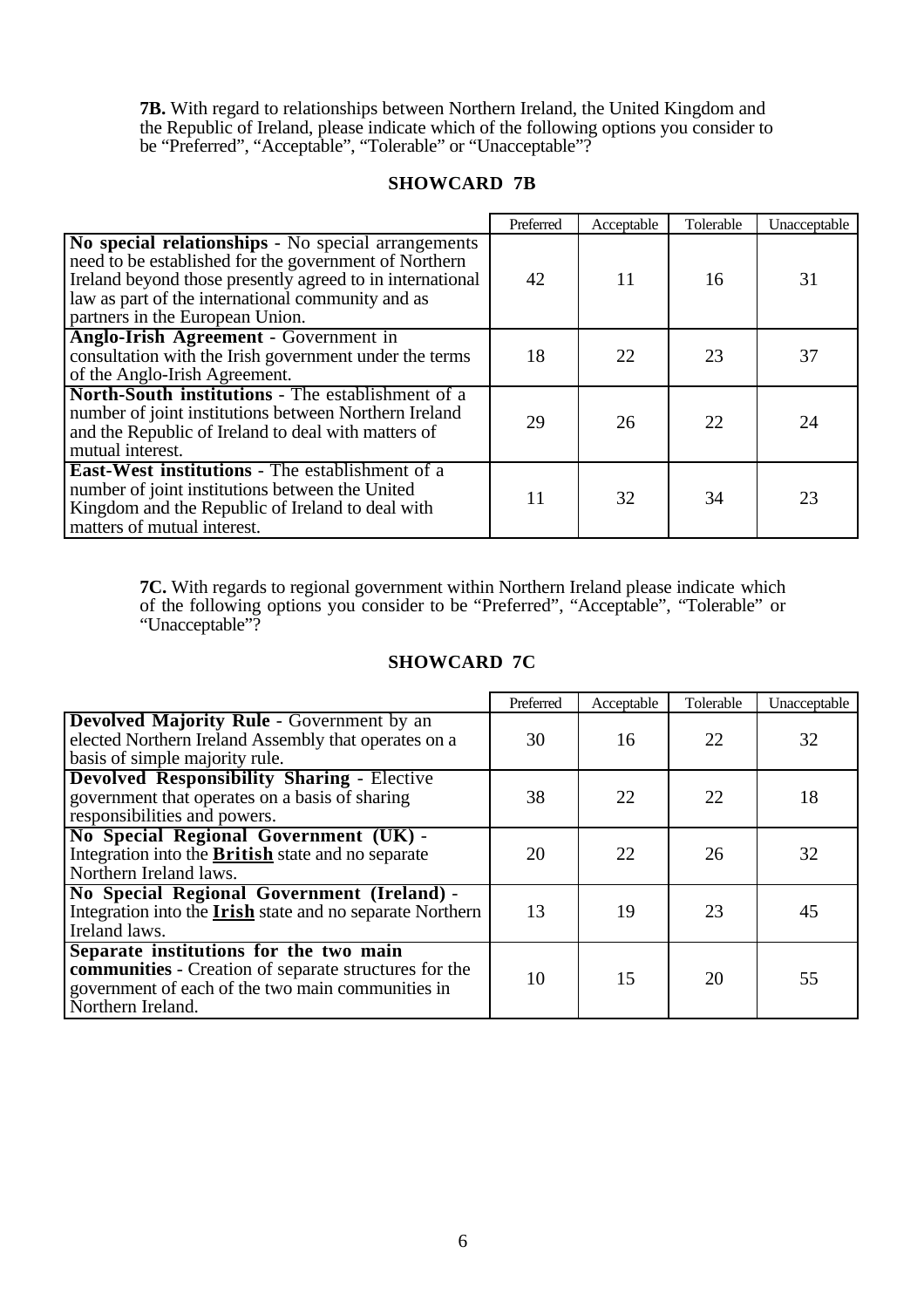## **8. A Referendum**

Here are some options for the use of referendums in Northern Ireland. Please indicate which of the following options you consider to be "Preferred", "Acceptable", "Tolerable" or "Unacceptable".

| <b>SHOWCARD 8</b> |  |
|-------------------|--|
|-------------------|--|

|                                                                                                                                                                                                     | Preferred | Acceptable | Tolerable | Unacceptable |
|-----------------------------------------------------------------------------------------------------------------------------------------------------------------------------------------------------|-----------|------------|-----------|--------------|
| A referendum to replace the "Talks" - The<br>"Talks" process should be abandoned and the people of<br>Northern Ireland should decide their own political future<br>through a series of referendums. | 26        | 13         | 19        | 42           |
| A referendum to advance the "Talks" - If the<br>"Talks" become "stalled" by serious difficulties a few<br>key issues could be placed before the people in a<br>referendum.                          | 31        | 36         | 22        | 11           |
| A referendum to advise the "Talks" - The issues<br>under discussion at the "Talks" should be placed before<br>the people so that they can advise the politicians on the<br>best way forward.        | 21        | 46         | 22        | 11           |
| A referendum to endorse a "Talks" settlement -<br>A referendum should only be used to ascertain the will<br>of the people when a final settlement has been agreed to<br>at the "Talks".             | 20        | 39         | 25        | 16           |
| No referendums - Only elected politicians should<br>decide the political future of Northern Ireland.                                                                                                | 12        | 6          | 12        | 70           |

# **9. Political Parties**

**Which ONE of these Northern Ireland political parties do you support?**

| <b>DUP</b>               | <b>Democratic Unionist Party</b>      | 13                      |
|--------------------------|---------------------------------------|-------------------------|
| <b>UK Unionists</b>      | <b>United Kingdom Unionist Party</b>  | $\overline{\mathbf{4}}$ |
| <b>UUP</b>               | <b>Ulster Unionist Party</b>          | 19                      |
| <b>UDP</b>               | <b>Ulster Democratic Party</b>        | $\mathbf{3}$            |
| <b>PUP</b>               | <b>Progressive Unionist Party</b>     | 3                       |
| <b>Alliance</b>          | <b>Alliance Party</b>                 | 9                       |
| <b>Women's Coalition</b> | N.I. Women's Coalition Party          | $\mathbf{1}$            |
| Labour (NI)              |                                       | $\mathbf{1}$            |
| <b>SDLP</b>              | <b>Social Democratic Labour Party</b> | 22                      |
| SF                       | <b>Sinn Fein</b>                      | 8                       |
| Other (Specify)          |                                       | 5                       |
|                          |                                       |                         |
| <b>Refused</b>           |                                       | 12                      |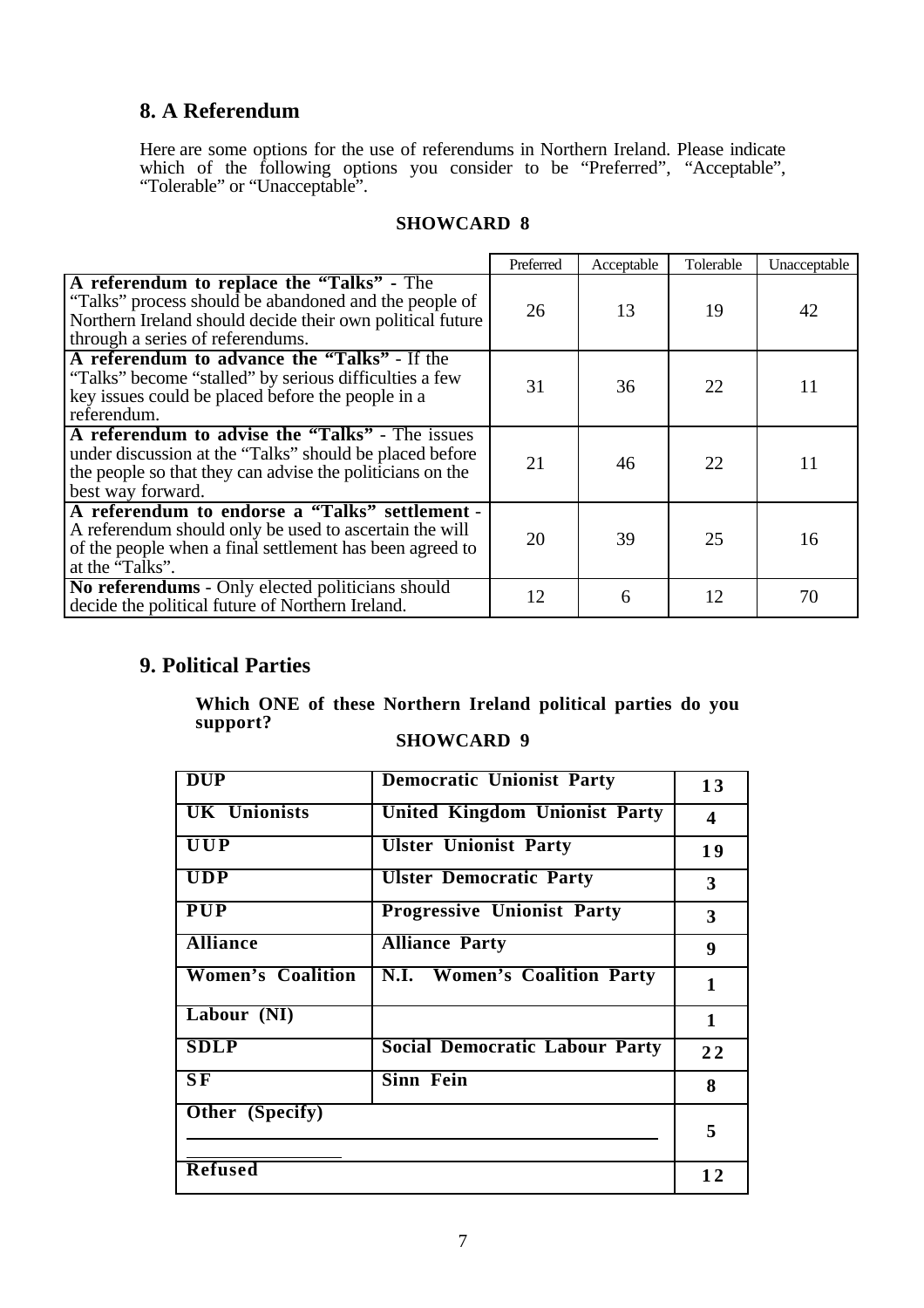# **10A Support for political parties**

How much do you think the Northern Ireland party you support is doing to -

### **SHOWCARD 10**

|                                                                          | A lot | A little | No strong | Not very | Nothing at |
|--------------------------------------------------------------------------|-------|----------|-----------|----------|------------|
|                                                                          |       |          | views     | much     | all        |
| Try and reach a political settlement at the<br>Stormont talks            | 42    | 24       | 13        | 13       |            |
| Resolve the issue of contentious parades                                 | 40    | 26       |           | Iб       |            |
| Build confidence between the two main<br>communities in Northern Ireland | 39    | 26       | 14        | 15       |            |

# **10B. Support for British Government**

How much is the British Government doing to -

#### **SHOWCARD 10**

|                                                                          | A lot | A little | No strong<br>views | Not very<br>much | Nothing at<br>all |
|--------------------------------------------------------------------------|-------|----------|--------------------|------------------|-------------------|
| Try and reach a political settlement at the<br>Stormont talks            | 10    | 28       |                    | 38               | 17                |
| Resolve the issue of contentious parades                                 | 10    | 20       |                    | 35               |                   |
| Build confidence between the two main<br>communities in Northern Ireland |       | 21       | 10                 | 35               | 23                |

# **10C. Support for Irish Government**

How much is the Irish Government doing to -

### **SHOECARD 10**

|                                                                          | A lot | A little | No strong       | Not very | Nothing at |
|--------------------------------------------------------------------------|-------|----------|-----------------|----------|------------|
|                                                                          |       |          | views           | much     | all        |
| Try and reach a political settlement at the<br>Stormont talks            | 12    | 29       | 10              | 26       | 23         |
| Resolve the issue of contentious parades                                 |       |          |                 | 28       | 26         |
| Build confidence between the two main<br>communities in Northern Ireland | 13    | 25       | 12 <sub>1</sub> | 25       | 25         |